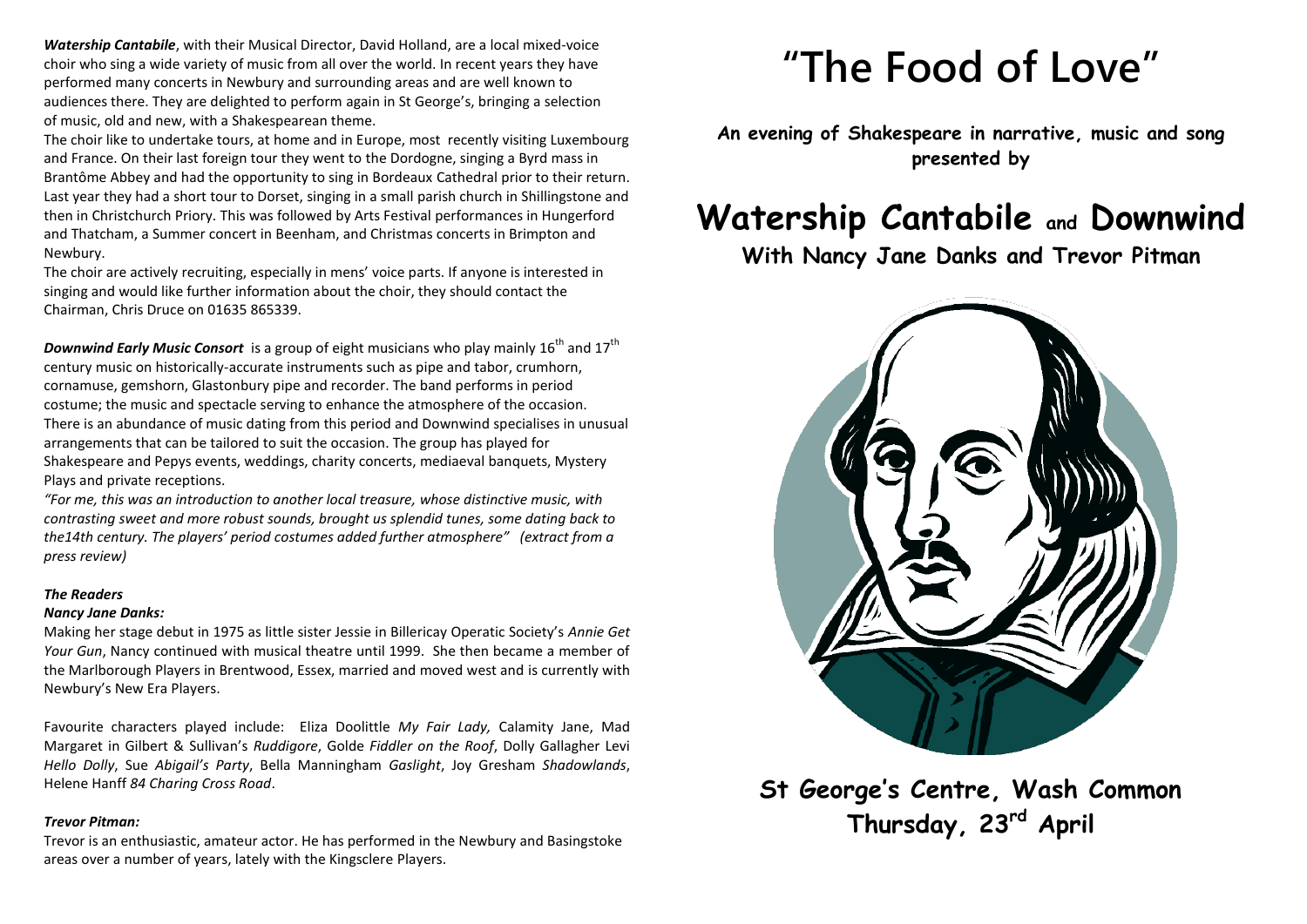## *Programme*

## Proceeds in aid of Church Community Projects

| <b>Watership Cantabile</b><br>Sonnet 18<br>Shall I Compare Thee to a Summer's Day?                                                | Nils Lindberg                                                      | Henry VIII Pieces:<br>O my heart, Green growth the holly,<br>Whereto should I express, Hélas Madam                     | music from the court of Henry VIII       |
|-----------------------------------------------------------------------------------------------------------------------------------|--------------------------------------------------------------------|------------------------------------------------------------------------------------------------------------------------|------------------------------------------|
| <b>Twelfth Night</b><br>O Mistress Mine                                                                                           | Thomas Morley, arr. Percy Grainger                                 | Music from Shakespeare, Suite 2:<br>The Carman's Whistle, The Sick Tune,<br>Light o'love, The hunt is up               | more trad. tunes from Shakespeare's time |
| A Midsummer Night's Dream                                                                                                         |                                                                    |                                                                                                                        |                                          |
| (Puck)<br>Over Hill, Over Dale<br>(Oberon & Titania)                                                                              | Ralph Vaughan Williams                                             | <b>Watership Cantabile</b>                                                                                             |                                          |
| You Spotted Snakes                                                                                                                | R J S Stevens                                                      | Live with Me and Be My Love                                                                                            | <b>George Shearing</b>                   |
| <b>A Love's Labours Lost</b><br>(Rosaline)                                                                                        |                                                                    | <b>Much Ado About Nothing</b><br>(Benedick)                                                                            |                                          |
| <b>When Daisies Pied</b>                                                                                                          | <b>Richard Drakeford</b>                                           | Sigh No More, Ladies                                                                                                   | William Mathias                          |
| As You Like It                                                                                                                    |                                                                    | <b>Two Gentlemen of Verona</b><br>(Proteus)                                                                            |                                          |
| Under the Greenwood Tree<br>(Rosalind & Orlando)                                                                                  | E J Moeran                                                         | Who is Sylvia?                                                                                                         | Franz Schubert, arr. Goff Richards       |
| It Was a Lover and his Lass                                                                                                       | <b>Thomas Morley</b>                                               | <b>The Tempest</b><br>(Ferdinand)                                                                                      |                                          |
| Downwind                                                                                                                          |                                                                    | <b>Full Fathom Five</b><br>The Isle is full of noises                                                                  | Jaakko Mäntyjärvi<br><b>Bob Chilcott</b> |
| (Peter – Heartsease)<br>(Falstaff & Mistress Ford - Fortune, my foe)                                                              |                                                                    | <b>Supper</b>                                                                                                          |                                          |
| Music from Shakespeare, Suite1:<br>trad. tunes arr. for Downwind by Derek Lindo<br>Heartsease, Fortune, my foe, Come live with me |                                                                    | <b>Downwind Early Music Consort</b> will play a further selection of music from<br>the Tudor period during the repast. |                                          |
| Ronde VII: Il estoit une fillette                                                                                                 | two pieces from the Danserye collection<br>of Tielman Susato, 1551 |                                                                                                                        |                                          |

Ronde I: Pour quoy

*We all hope you enjoy the concert this evening.*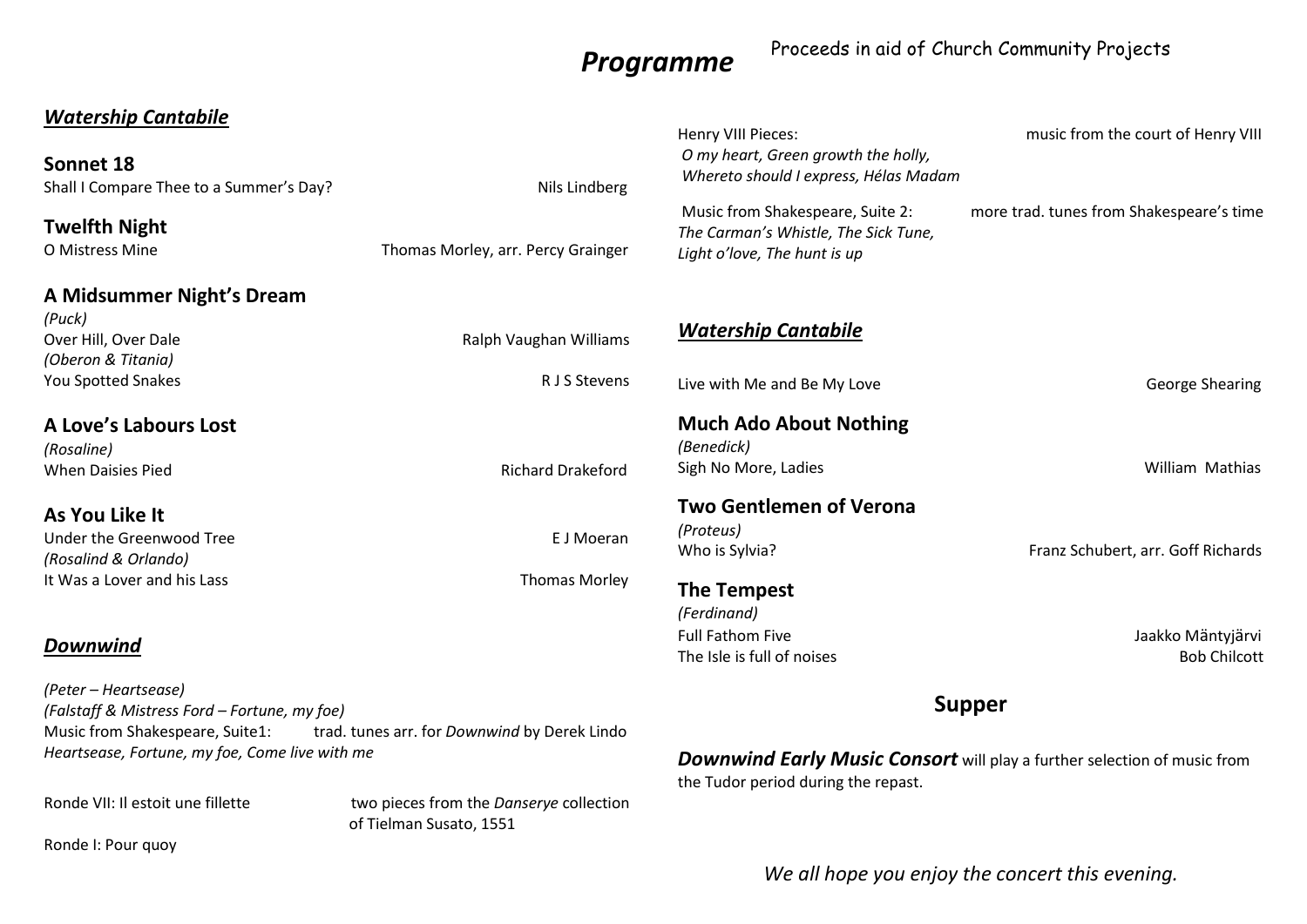## *Watership Cantabile*

#### **Live with me and be my love – George Shearing (1919 – )**

The first performance (1999) of "Songs and Sonnets From Shakespeare" by the blind jazz pianist George Shearing, of which this is the opening number, was directed in Illinois by John Rutter, his very close friend. Although originally published in 1599 in "The Passionate Pilgrim" under Shakespeare's name it is now known that the poem is in fact by Christopher Marlowe!

#### **Sigh no more, Ladies – William Mathias (1934 – 1992)**

This unusual setting for ladies voices is the fourth item in the Welsh composer's "Shakespeare Songs Op.80". The work was commissioned by HTV Wales for the 1979 Cardiff Festival of Choirs. Mathias was the pianist at the first performance.

#### **Who is Sylvia – Franz Schubert (1797 - 1828), arranged by Goff Richards (1944 – )**

 Goff Richards, who studied music at Reading University, arranged Schubert's solo song (Op.106 No.4) for The King's Singers in the early 1990s. It is easy to understand why Bob Chilcott writes that "it proves conclusively that solo songs can be sung chorally".

#### **Full fathom five – Jaakko Mäntyjärvi (1963 – )**

This is the fourth of the Finnish composer's "Four William Shakespeare Songs" written in 1984. It is a highly descriptive and demanding setting with a wide range of notes, moods and atmosphere.

#### **The isle is full of noises – Bob Chilcott (1955 – )**

Formerly a member of The King's Singers, Bob Chilcott is a widely acclaimed composer of choral music. The mysterious "noises" are provided by alternating altos whilst the whole choir provides the "twangling instruments" and "voices". This setting was written for the centenary of the Leith Hill Musical Festival in 2005.

## *We should be glad to meet you and chat afterwards. Musical Notes:*

## *Watership Cantabile*

Today is both the birthday and the day on which William Shakespeare died. Watership Cantabile is marking it by performing settings of Shakespeare texts by composers and arrangers working in the British Isles and Scandinavia.

#### **Shall I compare thee to a summer's day – Nils Lindberg (1933 – )**

 From the late 1980s, this is a quiet and thoughtful setting of words from Sonnet 18 by the Swedish jazz composer and pianist Nils Lindberg.

## **O Mistress mine – melody by Thomas Morley (1557/8 – 1602), arranged by Percy Aldridge Grainger (1882-1961)**

 The Australian composer Percy Grainger included this lively 1903 setting among his settings of "Folksongs and Popular Tunes" although it uses a melody by the early English composer Thomas Morley. He signed the arrangement in typical eccentric style with the pseudonym 'Ycrep Regniarg' (no prizes for reading the name backwards!).

#### **Over hill, over dale – Ralph Vaughan Williams (1872 – 1958)**

Vaughan Williams was commissioned to compose his challenging "Three Shakespeare Songs", of which this is the third, for the British Federation of Music Festivals National Competitive Festival in June 1951. The sopranos take the part of Puck over a busy accompaniment provided by the other voices.

#### **You spotted snakes – Richard John Samuel Stevens (1757 – 1837)**

The London-born composer and organist R.J.S. Stevens had a particular interest in setting Shakespeare texts; between 1782 and 1807 he completed fifteen. "Ye spotted snakes" first appeared in 1782 but was revised in 1791.

#### **When daisies pied – Richard Drakeford (1936 – )**

For many years Drakeford was Director of Music at Harrow School and a contributor to the Musical Times. This folksong-like setting, published in the Musical Times, was composed in 1960 for the choir of St. Olave's and St.Saviour's Grammar School, Southwark.

#### **Under the greenwood tree – Ernest John Moeran (1894 – 1950)**

Born in London of Irish parents, Moeran was heavily influenced by English folksong as heard in this setting. His music also shows the strong influence of his